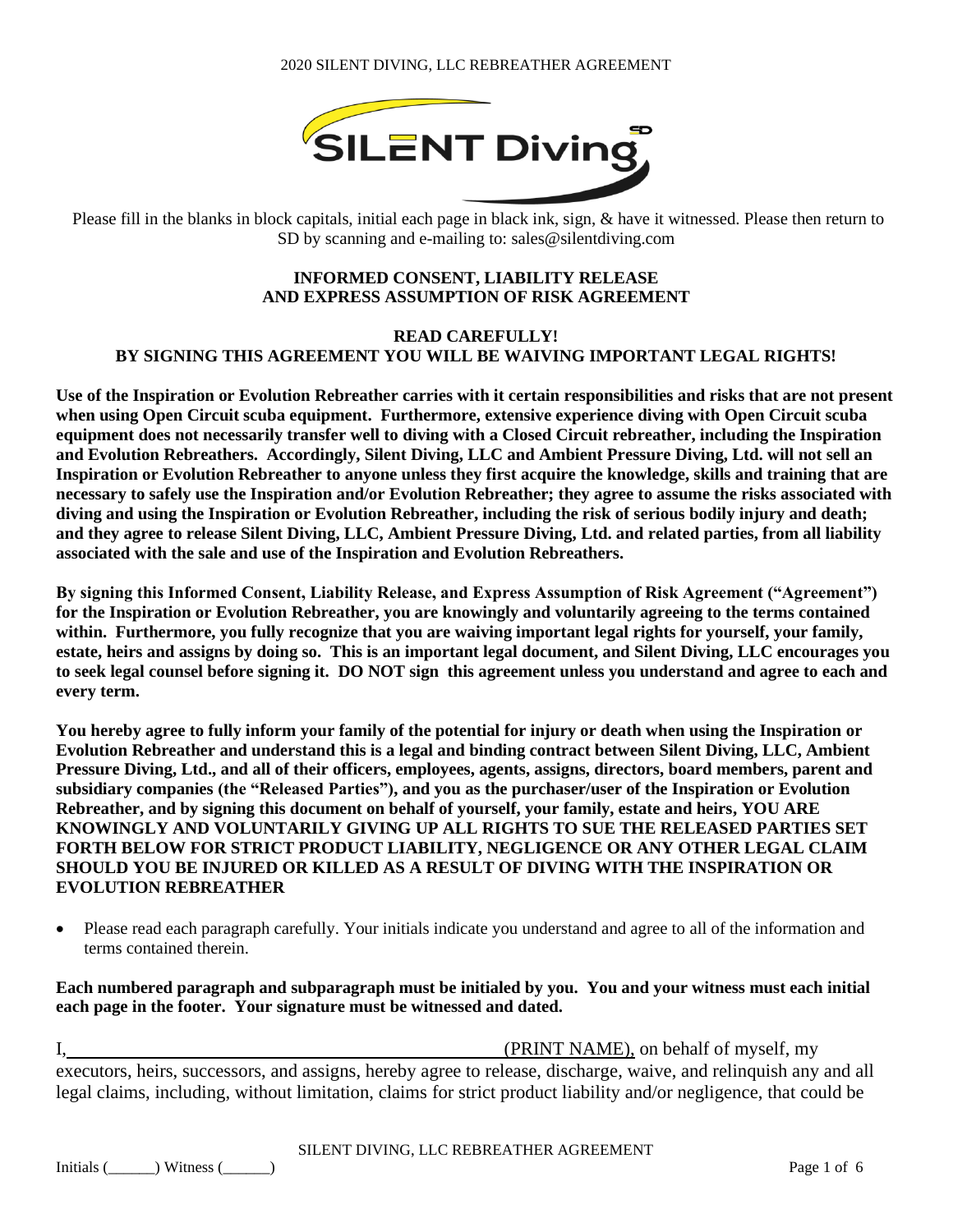asserted against Silent Diving, LLC, Ambient Pressure Diving, Ltd., and all of their officers, employees, agents, assigns, directors, board members, parent and subsidiary companies (hereinafter the "Released Parties"), should I be injured or killed in connection with diving with the Inspiration or Evolution Rebreather, and I furthermore expressly agree to the following additional terms and provisions:

\_\_\_\_\_ 1) I hereby state that I am already a qualified and certified scuba diver. I hold certifications from the following agencies \_\_\_\_\_\_\_\_\_\_\_\_\_ \_\_\_\_\_\_\_\_\_\_\_\_\_\_\_\_\_\_\_\_\_\_\_, and that I hold the training level of \_\_\_\_ \_\_\_\_\_\_\_\_\_\_\_\_\_\_\_\_\_\_\_. I am aware of the required certification level and/or experience necessary to purchase and use an Inspiration or Evolution Rebreather and I stipulate that I meet those requirements. I have been a certified diver since \_\_\_\_\_\_\_ and I have been diving for \_\_\_\_\_\_ years, for a total of dives, to a maximum depth of feet.

\_\_\_\_\_ 2) I affirm that I have been truthful and honest in setting forth my experience, training and capabilities in this agreement. Further, I affirm that my training and experience in the sport of scuba diving necessary has given me the requisite knowledge to freely and voluntarily assume any and all risks associated with advanced/technical diving in general, and diving with the Inspiration or Evolution Rebreather in particular, including the risk of death or serious bodily injury.

\_\_\_\_\_ 3) I hereby affirm that I have either: (a) taken a formal training course of instruction from \_\_\_\_\_\_\_\_\_\_\_\_\_\_\_\_\_\_\_\_\_\_\_ \_, a dive training organization or dive training professional approved by Silent Diving, LLC, and I have received certification in the use of the Inspiration or Evolution Rebreather; or (b) that I am currently taking or enlisted in an Inspiration or Evolution Rebreather certification course from \_\_\_\_\_\_\_\_\_\_\_\_\_ \_\_\_\_\_\_\_\_\_\_\_, a dive training organization or dive training professional approved by Silent Diving, LLC.

For those who are not yet certified in the use of the Inspiration or Evolution Rebreather:

\_\_\_\_\_ a) I hereby affirm that I WILL NOT USE the Inspiration or Evolution Rebreather without said approved instructor's supervision until I receive certification in its use;

\_\_\_\_\_ b) if I purchase or lease an Inspiration Rebreather prior to my receiving certification in its use, I understand and agree that the unit will be shipped to me WITHOUT certain critical components being assembled, so that the unit is inoperable, and that those critical components will be shipped separately to my instructor;

\_\_\_\_\_ c) I agree that if I do not successfully complete the certification course in the use of the Inspiration or Evolution Rebreather, those critical components will remain in the custody and control of my instructor, who WILL NOT provide them to me unless and until I pass the course and receive my certification;

\_\_\_\_\_ d) I hereby state that my Silent Diving, LLC approved instructor in the use of the Inspiration or Evolution Rebreather **is / was (circle one)**

**(print instructors name) (print instructors agency)**

\_\_\_\_\_ 4) I represent and warrant that I have no physical infirmity that is a contraindication to diving or to exposure to hyperbaric and hyperoxic conditions / environments / breathing media. My last physical examination by a qualified medical professional was on \_\_\_\_\_\_\_\_, 20\_.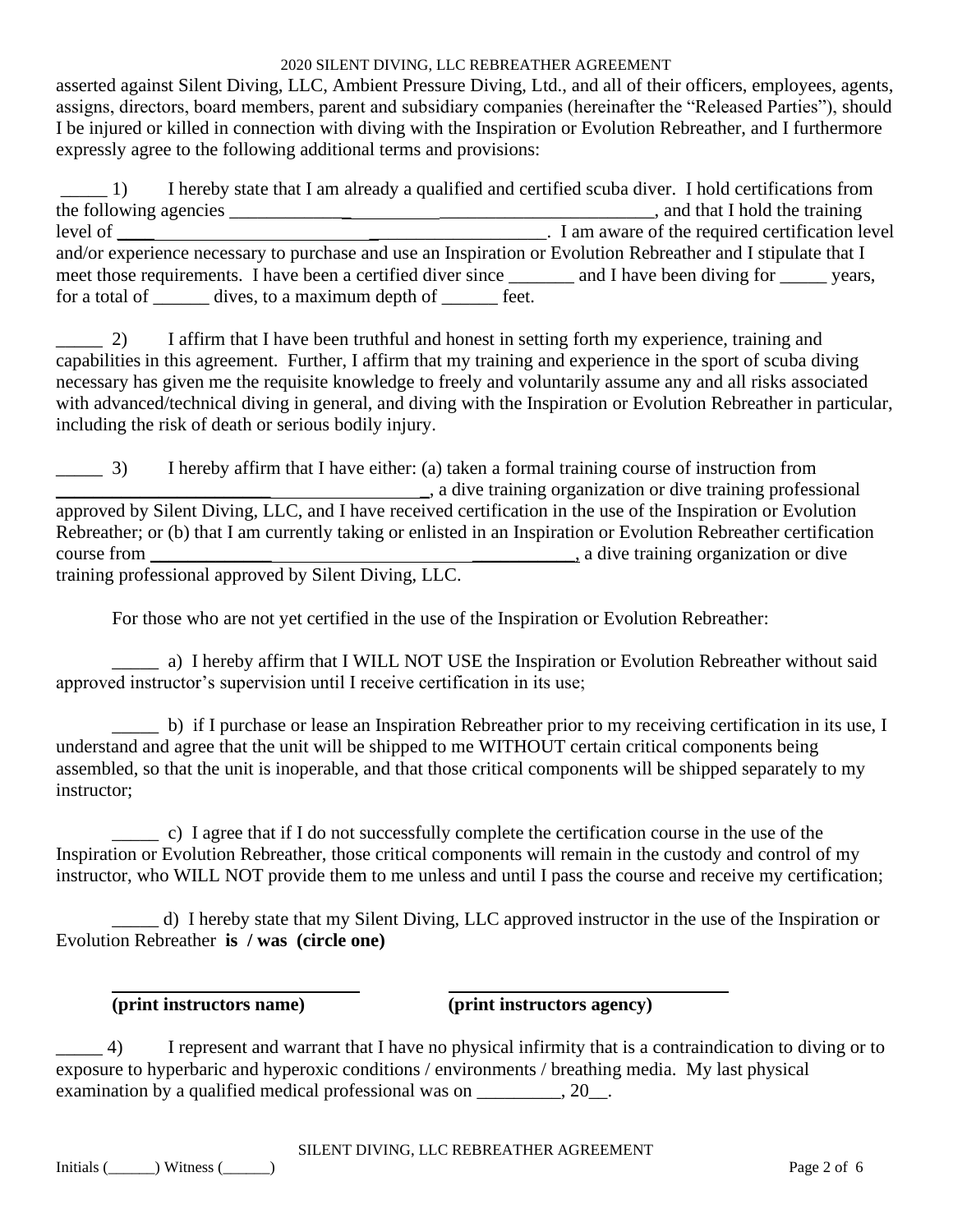\_\_\_\_\_ 5) I understand, and I am fully aware, that there are many inherent risks and hazards associated with using any closed circuit rebreather, including the Inspiration or Evolution Rebreather. I understand that no piece of equipment is foolproof, and while diving an Inspiration or Evolution Rebreather, I will or may be exposed to a number of hazards, including, but not limited to: (a) the risks of equipment malfunction or failure, including that which may result from the design, assembly, or manufacturer of the Inspiration or Evolution Rebreather; (c) risk of injury caused by lack of or inadequate instruction or warning; (c) risks arising from improper and/or negligent operation of the Inspiration or Evolution Rebreather; (d) inherent risks and hazards related to diving in a hyperbaric environment, including, but not limited to: decompression sickness, barotrauma including arterial gas embolism, hyperoxia, hypoxia, hypercapnia, narcosis, other hyperbaric injuries, drowning, and other hazards relating to scuba diving. I know full well that by participating in this activity I may be seriously injured or killed, even if I do nothing wrong while diving.

\_\_\_\_\_ 6) I understand that all electronic controls, instruments, and breathing loops associated with rebreathers are inherently subject to random and spontaneous failure, and that those subjected to aquatic environments are especially prone to failure. As such, I agree and acknowledge that I will not conduct any dive operations using the Inspiration or Evolution Rebreather without also carrying the appropriate redundant breathing gas supply and decompression tables that I can use in the event of failure of the breathing loop or my chosen decompression system, or both. I understand that I must continuously monitor the rebreather's electronic controllers to watch for warnings and/or failures in the system, and I agree to do so. I further understand that the sole responsibility for keeping me alive underwater rests with me and not the equipment, and I agree to plan and conduct all of my dive operations so they may be conducted safely and successfully.

\_\_\_\_\_ 7) I also fully understand that problems may arise pre, post, and during diving operations when using an Inspiration or Evolution Rebreather, that when not dealt with properly may have fatal or near fatal consequences. It is therefore mandatory that I understand specifically how the Inspiration or Evolution Rebreather works, the purpose of every component, maintenance of the components, the contingency planning necessary for the dive if problems or anything reasonably foreseen or unforeseen may arise and the operational planning necessary for a diving operation.

\_\_\_\_\_ 8) I understand that it takes time to become fully familiar with using the Inspiration or Evolution Rebreather for diving, and it takes time diving with the Inspiration or Evolution Rebreather to become proficient with the apparatus and operational procedures. I understand that experience comes with time and that experience will be built up gradually, and I will dive the Inspiration or Evolution Rebreather on a reasonable and consistent basis to maintain proficiency in its use, including practicing buoyancy control. I fully understand that, as part of the operational planning of diving an Inspiration or Evolution Rebreather, I will properly plan the diving operation to cover all those reasonably foreseeable contingencies that may appear during the diving operation, especially complete failure of the Inspiration or Evolution Rebreather, and that I will be equipped to safeguard myself and those that I am diving with.

\_\_\_\_\_ 9) **I VOLUNTARILY RELEASE, DISCHARGE, WAIVE, AND RELINQUISH ANY AND ALL LAWSUITS, ACTIONS, CLAIMS, OR CAUSES OF ACTION** for injuries, death or damages to my person or property whether arising as a result of or based on any **PRODUCT DEFECT, WHETHER BY DESIGN, MANUFACTURE, OR FAILURE TO WARN, BREACH OF WARRANTY, OR NEGLIGENT ACT OR OMISSION OF THE RELEASED PARTIES** in connection with the design, materials, assembly, structural integrity, performance, instructions for operating or warnings regarding the use or for operation of the Inspiration or Evolution Rebreather.

#### SILENT DIVING, LLC REBREATHER AGREEMENT

 $\text{Initials (}\qquad) \text{Witness (}\qquad)$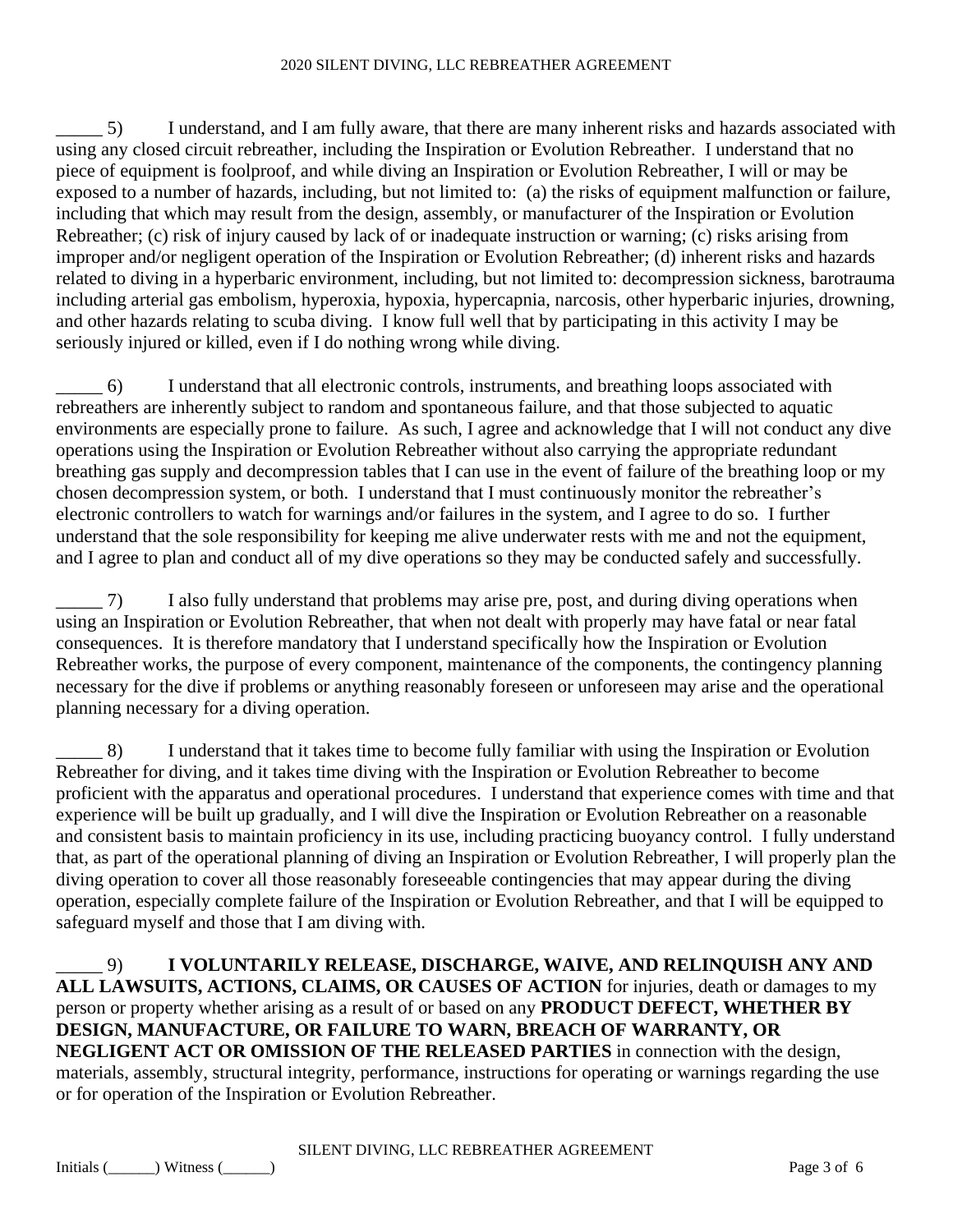\_\_\_\_\_ 10) **I EXPRESSLY AND VOLUNTARILY AGREE TO ASSUME ANY AND ALL RISK OF INJURY, DEATH, OR DAMAGE** to my person or property arising from or in conjunction with the use or operation of the Inspiration or Evolution Rebreather.

\_\_\_\_\_ 11) I understand and am aware that Closed Circuit Rebreather diving with the Inspiration or Evolution Rebreather (or any other closed circuit rebreather) is an inherently dangerous and hazardous activity, and **I VOLUNTARILY AND EXPRESSLY AGREE TO ASSUME ALL RISK OF INJURY, DEATH, DAMAGE, OR LOSS OF ANY KIND** occurring to me while diving or working with the Inspiration or Evolution Rebreather, or while relying on the Inspiration or Evolution Rebreather for any diving or life support purpose whatsoever.

\_\_\_\_\_ 12) I agree that I will not make a claim against or sue the Released Parties for any injuries or damage to me or my property arising in conjunction with the use of, or working with, the Inspiration or Evolution Rebreather. Further, I agree to **INDEMNIFY, SAVE, HOLD HARMLESS, AND REIMBURSE** the Released Parties for any and all awards, judgments, costs, attorney fees, or settlements in any and all actions, claims, or causes of action for injuries, wrongful death or damage to persons or property arising in conjunction with the use of, or working with, the Inspiration or Evolution Rebreather due to strict product liability, breach of warranty, negligence or otherwise, wherever and by whomever such action, claim or cause of action is asserted.

\_\_\_\_\_ 13) I understand the Released Parties make this sale or use of the Inspiration or Evolution Rebreather without any express or implied warranties of merchantability or fitness for a particular use or purpose, and that the Inspiration Rebreather is hereby accepted in "as is" condition by me.

\_\_\_\_\_ 14) I understand that any modifications or alterations to the Inspiration or Evolution Rebreather of any kind other than those made by the Silent Diving, LLC or Ambient Pressure Diving, Ltd., or their principals, employees, or authorized agents, are EXTREMELY DANGEROUS and are STRICTLY PROHIBITED. I hereby agree that under no circumstances will I ever make any modifications or alterations to the Inspiration or Evolution Rebreather for any purpose whatsoever.

**\_\_\_\_\_** 15) I hereby acknowledges and declares that neither Silent Diving, LLC or Ambient Pressure Diving, Ltd., nor any party, whomsoever, acting or purporting to act in any capacity whatsoever on behalf of Silent Diving, LLC or Ambient Pressure Diving, Ltd., has made any direct, indirect, explicit or implicit statement, representation or declaration, whether by written or oral statement or otherwise, and upon which I have relied, concerning the existence or non-existence of any quality, characteristic or condition of the Inspiration or Evolution Rebreather I am purchasing.

\_\_\_\_\_ 16) I understand and agree that **IN NO EVENT SHALL SILENT DIVING, LLC OR AMBIENT PRESSURE DIVING, LTD BE LIABLE FOR ANY INDIRECT INCIDENTAL OR CONSEQUENTIAL DAMAGES FROM THE SALE OR USE OF THE REBREATHER.** I further agree that **THIS DISCLAIMER APPLIES BOTH DURING AND AFTER THE TERM OF THE WARRANTY.** I further understand and agree that Silent Diving, LLC and Ambient Pressure Diving, Ltd. also **DISCLAIM ANY WARRANTIES OR "MERCHANTABILITY" AND/OR FITNESS FOR A PARTICULAR PURPOSE**.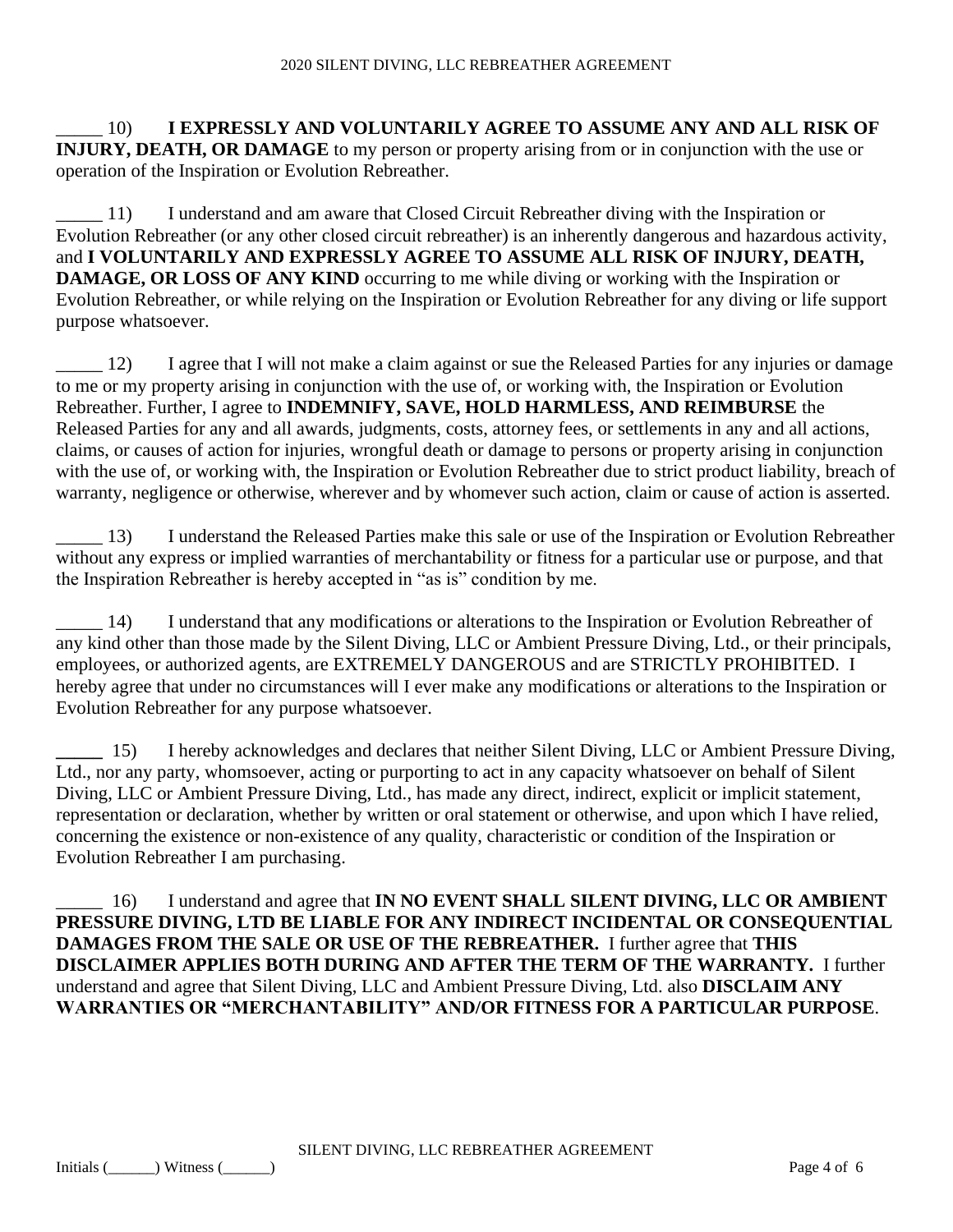17) I understand the use of the Inspiration or Evolution Rebreather is permitted only upon completing and signing this Agreement. I agree, and understand, that the Inspiration or Evolution Rebreather is only to be used without instructor supervision after successful completion of the Inspiration or Evolution Rebreather training course.

\_\_\_\_\_ 18) I agree that this Inspiration or Evolution Rebreather is for my use only. I further agree that I will not allow any person who is not properly trained and certified to use the Inspiration or Evolution Rebreather to use this Inspiration or Evolution Rebreather, and that if I do so notwithstanding this Agreement, that I hereby agree to **INDEMNIFY, SAVE, HOLD HARMLESS, AND REIMBURSE** the Released Parties for any and all costs, attorneys' fees, awards, settlements or judgments associated with any and all actions, claims, or causes of action for injuries or damage to persons or property arising in conjunction with the use of the Inspiration Rebreather by an unauthorized user wherever and by whomever such action, claim, or cause of action is asserted.

<sup>19</sup> I agree that all terms of sale and any disputes relating to this Agreement are to be governed by the laws of the State of North Carolina, USA (without regard to its conflict of laws rules), and that any mediation, suit or other proceeding must be filed or entered into only in the state or federal courts of North Carolina within one (1) year of the date of any accident, incident or occurrence upon which the claim for relief is based.

20) I agree that the terms and provisions of this Agreement shall be severable, and should any term or provision be found unenforceable by the law of any state, commonwealth, territory or province, then the remainder of the Agreement shall be binding and enforceable in accordance with its terms to the full extent permitted by law.

21) I agree and acknowledge that the terms and conditions of this Agreement shall continue in force an effect now and in the future and all times during which I participate in the activities covered by this Agreement, and shall be binding upon my heirs, executors, administrators, personal representatives, and/or anyone else claiming on my behalf.

I finally agree and acknowledge that:

## \_\_\_\_ 22) **DIVING IS AN INHERENTLY DANGEROUS ACTIVITY THAT MAY RESULT IN INJURY OR DEATH EVEN IF PERFORMED PROPERLY AND WITH ALL DUE CARE TO SAFETY.**

# \_\_\_\_ 23) **REBREATHER DIVING, DECOMPRESSION DIVING, DEEP DIVING, CAVE & WRECK PENETRATION DIVING AND THE USE OF MIXED GAS WHILE DIVING ARE EXTREMELY HAZARDOUS ASPECTS OF AN ALREADY DANGEROUS ACTIVITY.**

\_\_\_\_ 24) **SCUBA DIVING/ REBREATHER DIVING/ DECOMPRESSION DIVING IS A POTENTIALLY HAZARDOUS ACTIVITY. ACCIDENTS CAN HAPPEN EVEN IF THE DIVER AND EQUIPMENT PERFORM TO THE BEST OF THEIR ABILITY AND EQUIPMENT PERFORMANCE. IT IS MY INTENTION TO RELEASE AND RELIEVE THE RELEASED PARTIES FROM LIABILITY FOR INJURIES OR DAMAGES TO ME OR MY PROPERTY – INCLUDING MY DEATH -- ARISING FROM STRICT PRODUCT LIABILITY, NEGLIGENCE OR ANY OTHER CAUSE OF ACTION.**

SILENT DIVING, LLC REBREATHER AGREEMENT

 $\text{Initials (}\qquad) \text{Witness (}\qquad)$